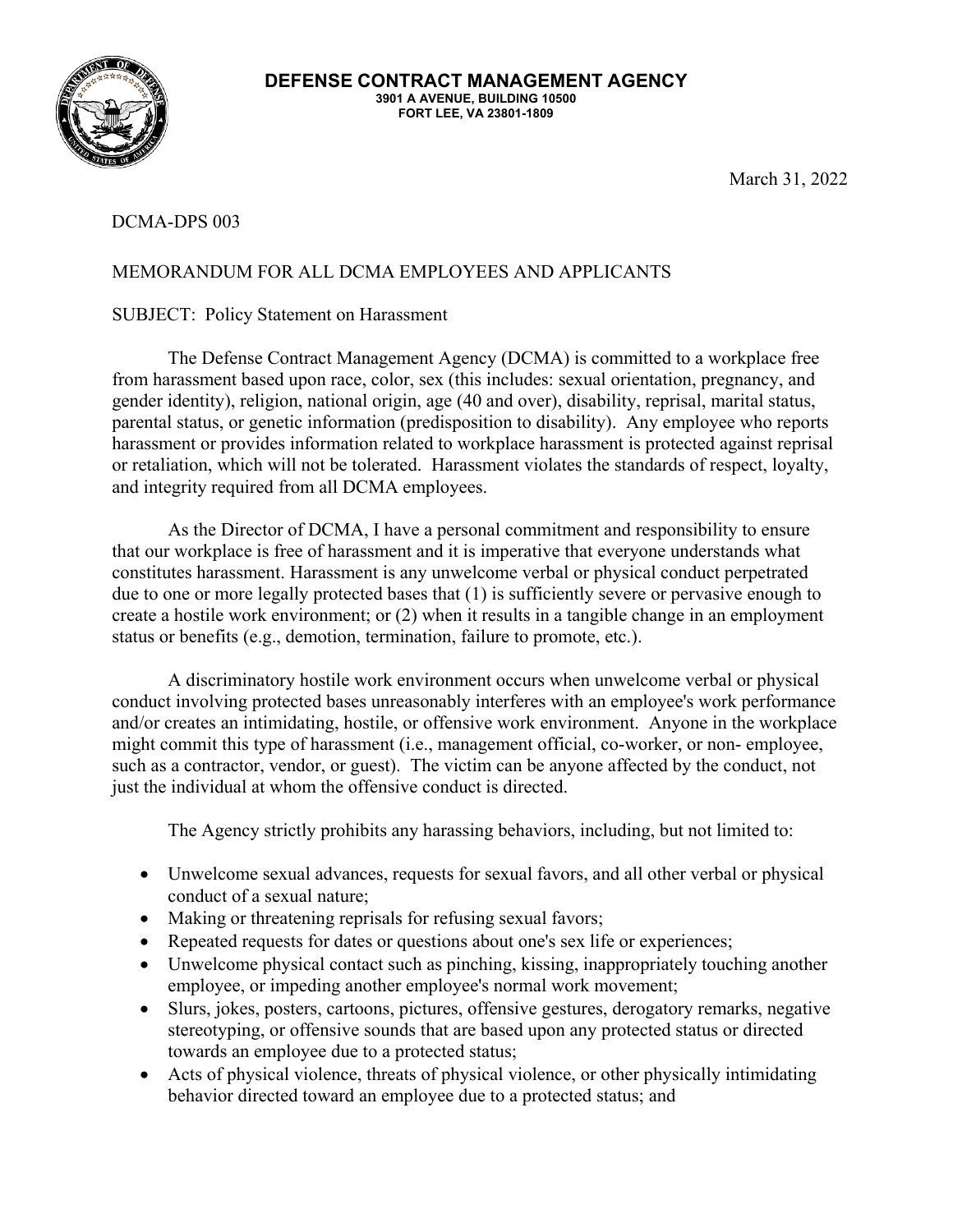• Continuous discriminatory activities, engaged in because of an employee having a protected status that is not explicitly sexual (or related to other protections such as race, age, etc.) (e.g., unequal distribution of work, lack of assistance when such assistance is provided to those outside the protected status, hiding work tools or equipment, etc.).

All reports of harassment shall be addressed through a prompt, thorough, and impartial investigation as soon as the Agency has been put on notice and regardless of any formal grievance processes that may be in process. An informal investigation will be conducted by first and second-level supervisors for matters that can be resolved at the lowest level. For more egregious harassment allegations, the Commander/Component Head/Director will conduct a Command Directed Investigation (CDI) with an investigating officer appointed in writing. The investigation will begin within 10 calendar days of receiving the harassment complaint or witness of harassing conduct. Managers and supervisors will determine if there is sufficient evidence to corroborate the allegations and take prompt and effective action as warranted. The purpose of this investigation is to ensure managers and supervisors address unwelcome conduct before it escalates to the unlawful level, or becomes severe or pervasive enough to constitute a hostile work environment. The Agency will protect the confidentiality of all employees who report harassment or participate in a harassment investigation, to the extent possible. Any corrective action that may need to be taken must be undertaken promptly after receipt of the harassment allegation. There shall be no retaliatory action(s) against the reporting employee for filing a harassment complaint in any process.

All managers and supervisors are responsible for making sure our workplace is a positive and safe environment for our employees – free from any and all discrimination, harassment, intimidation, or other prohibited behaviors. Managers, supervisors, and employees will be held accountable with immediate and appropriate corrective action if it is determined that harassment and/or other prohibited behaviors occurred, allowed the harassment to continue, or that agency officials failed to properly respond to harassment allegations without taking the proper duty steps to act (i.e., investigating the matter promptly, taking any appropriate action), and communicating with the reporting employee the results of the investigation without violating the privacy of the accused). Every DCMA employee must be committed to ensuring that DCMA's mission is not compromised by unacceptable behaviors such as harassment, regardless of the form.

Individuals who believe they have been subjected to any form of harassment, should report the incident(s) to a manager or supervisor with authority to act, and/or commanding officer. Additionally, individuals who believe they have been subjected to EEO based harassment, including sexual harassment, may also file an EEO complaint by contacting the EEO office within 45 calendar days of the alleged incident(s).

Contact the EEO Office at (804) 609-4766 or [dcma.lee.hq.list.eeo@mail.mil](mailto:dcma.lee.hq.list.eeo@mail.mil) to obtain further information or raise EEO related claims of harassment.